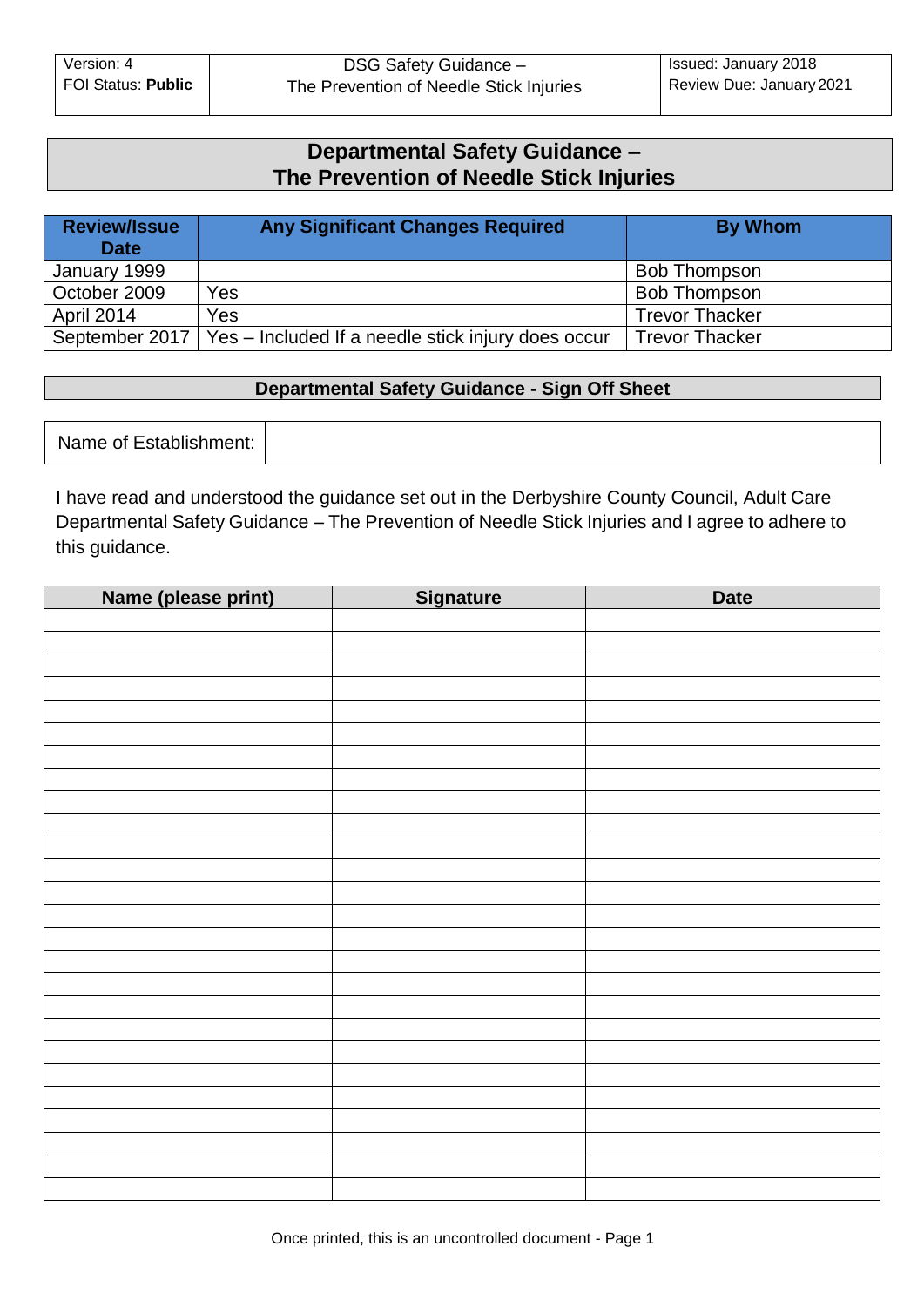#### **Introduction**

This document provides guidance on managing the risks of injury from contact with sharps (needles, syringes etc.) and the associated risks of infections from blood-borne viruses.

Adult Care staff can come in contact with sharps by assisting a person to self-administer their medication or when undertaking work with people who use recreational drugs intravenously.

The introduction of the Health and Safety (Sharp Instruments in Healthcare) Regulations 2013, place duties on all employers whose primary work activity is the management, organisation or provision of healthcare.

The regulations build on existing health and safety legislation in particular, the needs to assess the risk, provide appropriate information and training and consult with employees.

## **Carrying out a Risk Assessment**

## **A risk assessment must be carried out for all activities which expose staff to the risk of needle stick injuries. These will largely fall into two groups**

- those providing assistance with prescribed medication
- those providing support for people who use recreational drugs intravenously.

These staff should also be considered for Hepatitis B vaccinations or vaccinations that are available for other blood borne viruses. Please see Adult Care Infection Control Policy for further information.

#### **Consider**

## **Staff assisting with prescribed medication**

Identify the staff (group or individuals) carrying out the task.

## **Examples of how staff could receive a needle stick injury?**

- Whilst handing the sharp to the client to take their medication
- Receiving the used sharp from the client for disposal
- Whilst assisting clients to declutter their home

This list is not exhaustive.

#### **Possible Control Measures**

- Avoid the unnecessary use of sharps consult with GP or other medical professional whether the medication can be administered by another method e.g. tablets, liquid medicine etc
- If the above is not possible consult with GP or other medical professional whether a 'safer sharp' can be used e.g. a needle with a shield or cover that slides or pivots to cover the needle after use
- Staff must not remove the protective cover from the sharp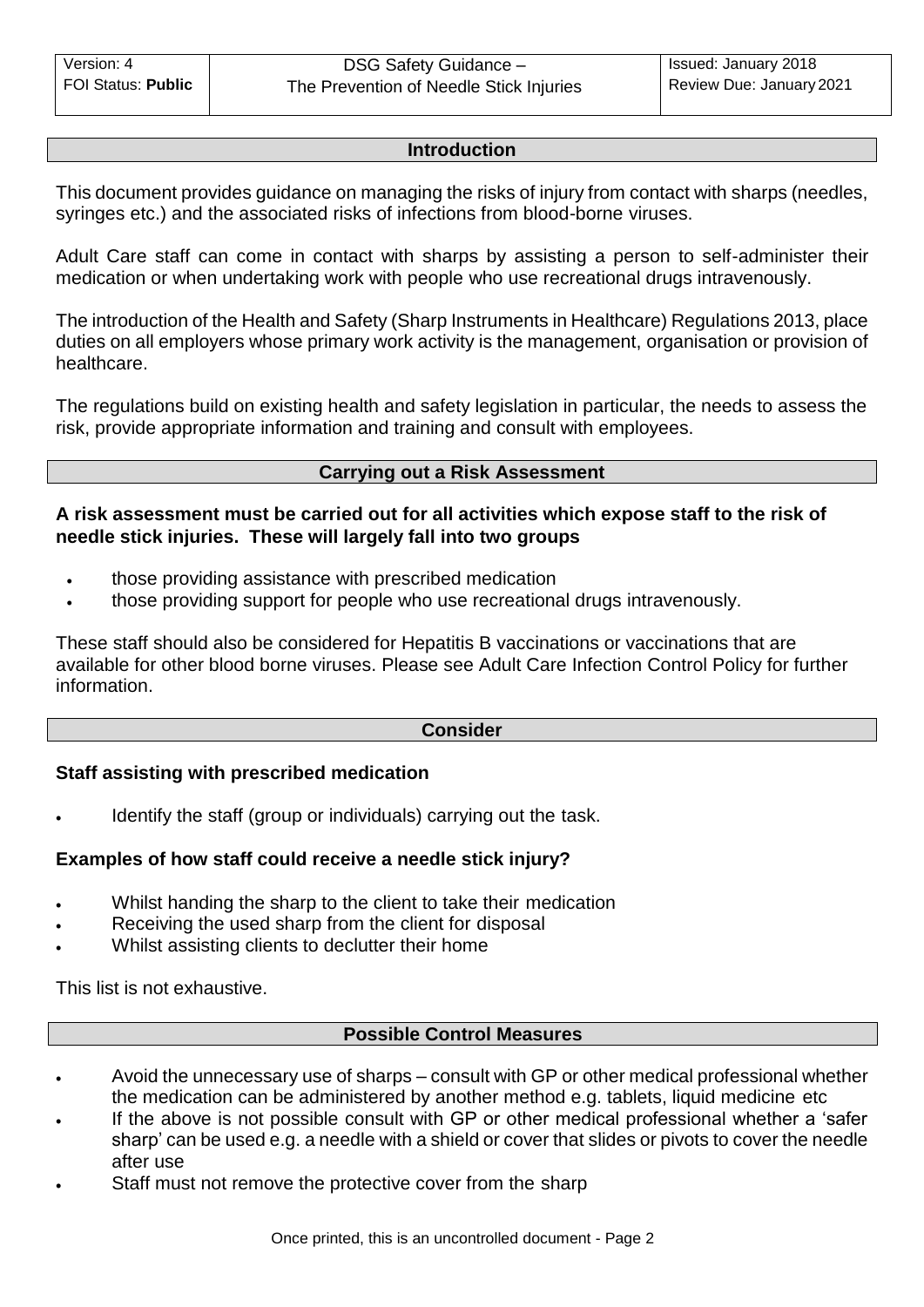- Staff to hand the unused sharp to the client with protective cover still in position
- Staff to place a 'sharps box' close to the client
- After use the client to place the sharp directly in the sharps box
- Staff to be provided with appropriate training/information on the above risks, control measures and safe systems of work.

N.B. staff must not attempt to recap the needle or place their hand inside the sharps box

This list is not exhaustive.

## **Staff providing support for people who use recreational drugs intravenously**

Identify the staff (group or individuals) carrying out the task.

Staff must be made aware that needle stick injuries can occur from unprotected needles discarded around the room, building or furniture or hidden in clothing or bedding.

#### **Possible Control Measures**

- Staff must be made aware of possibility of discarded sharps where this information is available to the manager
- Provision of equipment to remove discarded needles e.g. litter picker
- Provision of anti-syringe gloves
- Provision of sharps box
- Where appropriate staff to place a 'sharps box' close to the client
- Client to place the sharp directly in the sharps box
- Where staff need to pick up the syringe the preferred method is to use the litter-picker and place the syringe directly into the sharps box
- Searches of rooms, bedding, clothing etc. must only be carried out where there is no alternative
- Where staff have to search through or move items of bedding, clothing or other general debris and there is potential for hidden syringes to be found, tools such as a broom handle or litter picker must be used to handle the items and anti-syringe gloves worn.

Substantial footwear e.g. fully covered flat heeled shoe with substantial soles must be worn.

If a needle stick injury does occur:

- $\Box$  Encourage the wound to gently bleed, ideally holding it under running water
- $\Box$  Wash the wound using running water and plenty of soap
- $\Box$  Don't scrub the wound whilst you are washing it
- Don't suck the wound
- $\Box$  Dry the wound and cover it with a waterproof plaster or dressing
- □ Seek urgent medical advice
- $\Box$  Report the injury to your employer.

For guidance on reporting needle stick injuries refer to the **Accident and Assault Reporting and** [Investigation P](http://dnet/policies_and_procedures/older_adults/adult_care/all/hands/default.asp)rocedure.